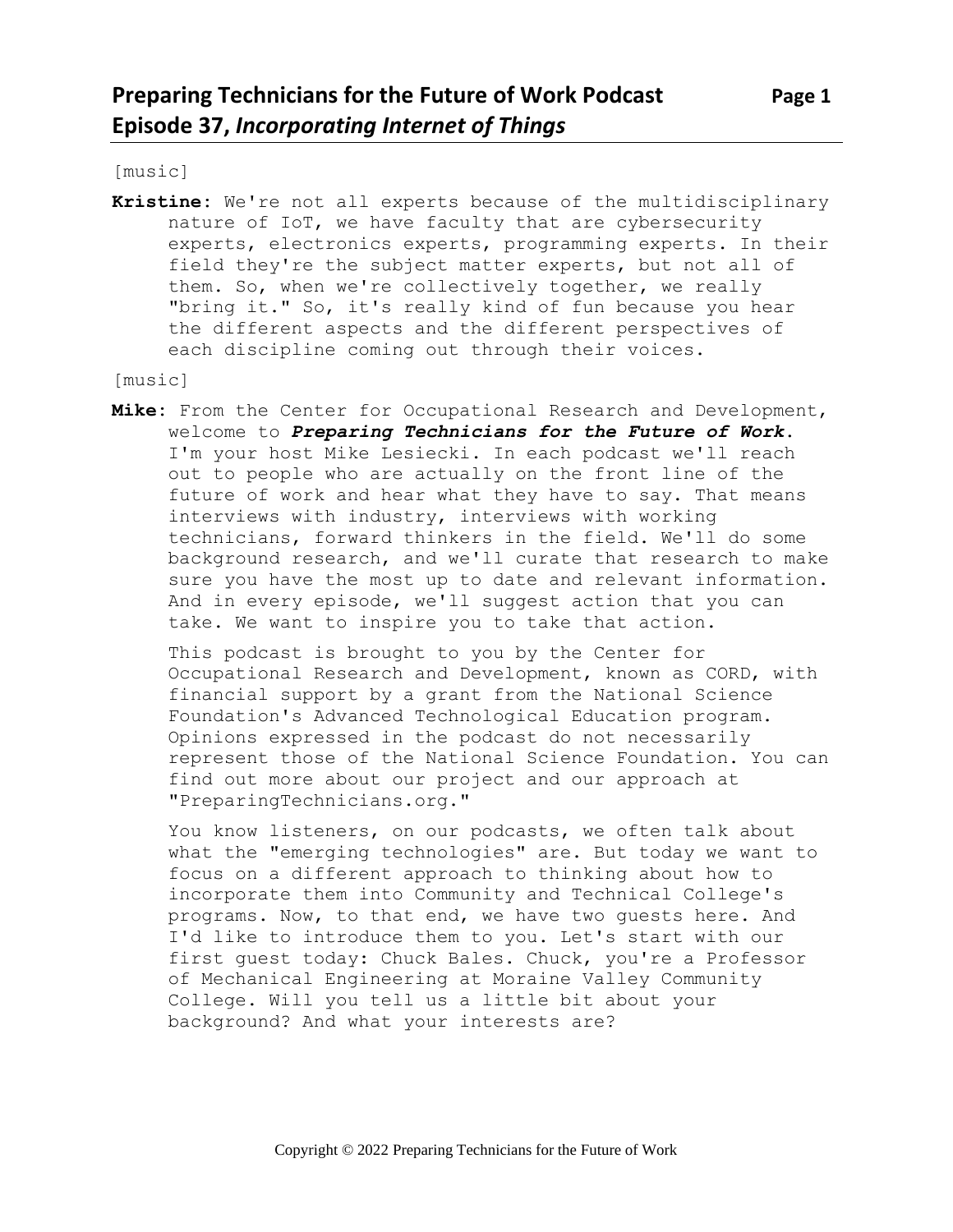### **Preparing Technicians for the Future of Work Podcast Page 2 Episode 37,** *Incorporating Internet of Things*

**Chuck:** Yes! Actually, I'm a Professor of Engineering Technology, which is a little bit different than "Engineering." My degree is in Mechanical Engineering. I have a Bachelor's and a Master's Degree in Mechanical Engineering from University of Florida. But I focus on teaching in the Engineering Technology area, which is a little bit different.

I like teaching in the Engineering Technology area, because as we'll get to during this conversation, I'm sure, there's a lot more hands-on, a lot less theoretical instruction. So, my background kind of came from the engineering field, but it led to this area of Engineering Technology, which is really relevant nowadays, especially at the two-year technical and community college area. And it's a good jumping off point for a lot of our students.

- **Mike:** Good, Chuck. By the way, how long have you been at Moraine Valley?
- **Chuck:** I have been at Moraine Valley for 28 years. This is my 28th year. So, been here quite a long time. It's shocking to think of it like that!
- **Mike:** It gives you a good perspective, Chuck. Cool.

Let me introduce our second guest: Kristine Christensen. Kristine, you're a Professor of Management Information Systems. But you're also involved with faculty professional development at the college, aren't you?

**Kristine:** Hi, Mike. First, I'd like to thank you for having us.

At the college I wear several hats. I was serving as Professor in the Computer Information Systems department as my primary role, where I teach Web Design, UI, UX Design, Networking for Business, Programming, and other technologies. Almost four years ago, I started working with Chuck on the Robotics and IoT curriculum in the Automation & Engineering Technology Department.

I get bored easily. So, I like the new challenge of getting to know and learn new subjects, and then teaching them! And so, it's been a lot of fun. Specifically, IoT, given its multidisciplinary nature. So, that's my teaching role.

And I also serve as Director of Faculty Development, where I oversee the professional development opportunities for our faculty and plan development days for all college employees.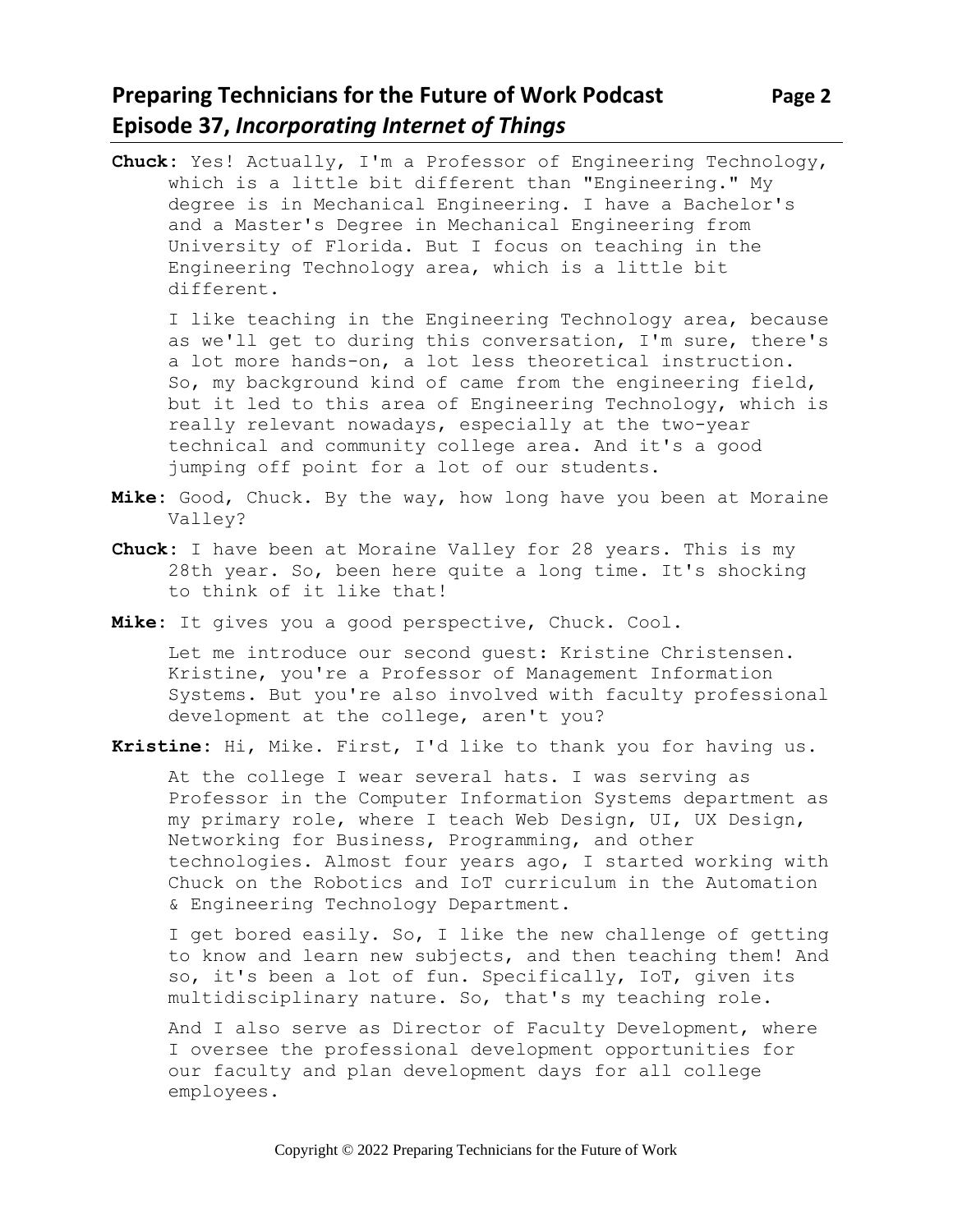# **Preparing Technicians for the Future of Work Podcast** Page 3 **Episode 37,** *Incorporating Internet of Things*

- **Mike:** Good, Kristine. Well, as all of us know, actually with faculty is WHERE these emerging technologies become incorporated into the curriculum. And that's what we want to talk about today. I know both of you have worked on integrating and incorporating skills and competencies. Kristine, let me start with you, if I can. First, how do you know what the IoT Skills and Competencies are? Before you start thinking about incorporating them, how do you know what they ARE?
- **Kristine:** Mike, we've done our homework. We've done a lot of research from business and industry journals. We've looked at job postings, attended conferences, advisory meetings, talking with various individuals from both business and industry as well as academia across the country.

We also have the privilege to work with Dr. John Sands at the Center for Systems Security and Information Assurance (or what we call CASSIA). And they received an NSF grant to examine the workforce competencies and needs of the IoT industry. So, we know that this is a career field that is multidisciplinary in nature, is constantly evolving, and there's a lot of moving parts.

So, what the grant did is developed an IoT Coordination Network, and they gathered information about the workforce needs by partnering with representatives from industry, and manufacturing, and academia, and users of integrated smart devices. And through those relationships with the organizations, they were able to discover what the future local, regional, and national IoT workforce needs are. So, they examined the emerging technologies and explored new products and devices coming out related to IoT.

And the whole idea is to examine what business and industry are projecting needs are, so that we as educators can complement those needs and educate our students, so that they can be successful IoT integrators and technicians. And one thing that's important to note, this is how we kind of figured out what we wanted to teach in the IoT courses that we have established by leveraging our research and also using what the Coordination Network put together.

But soon the Network will publish two reports: one on the workforce competencies, which identify what companies are looking for from community colleges for teaching our students, and necessary competencies, capabilities, knowledge and skill sets related to IoT. And the second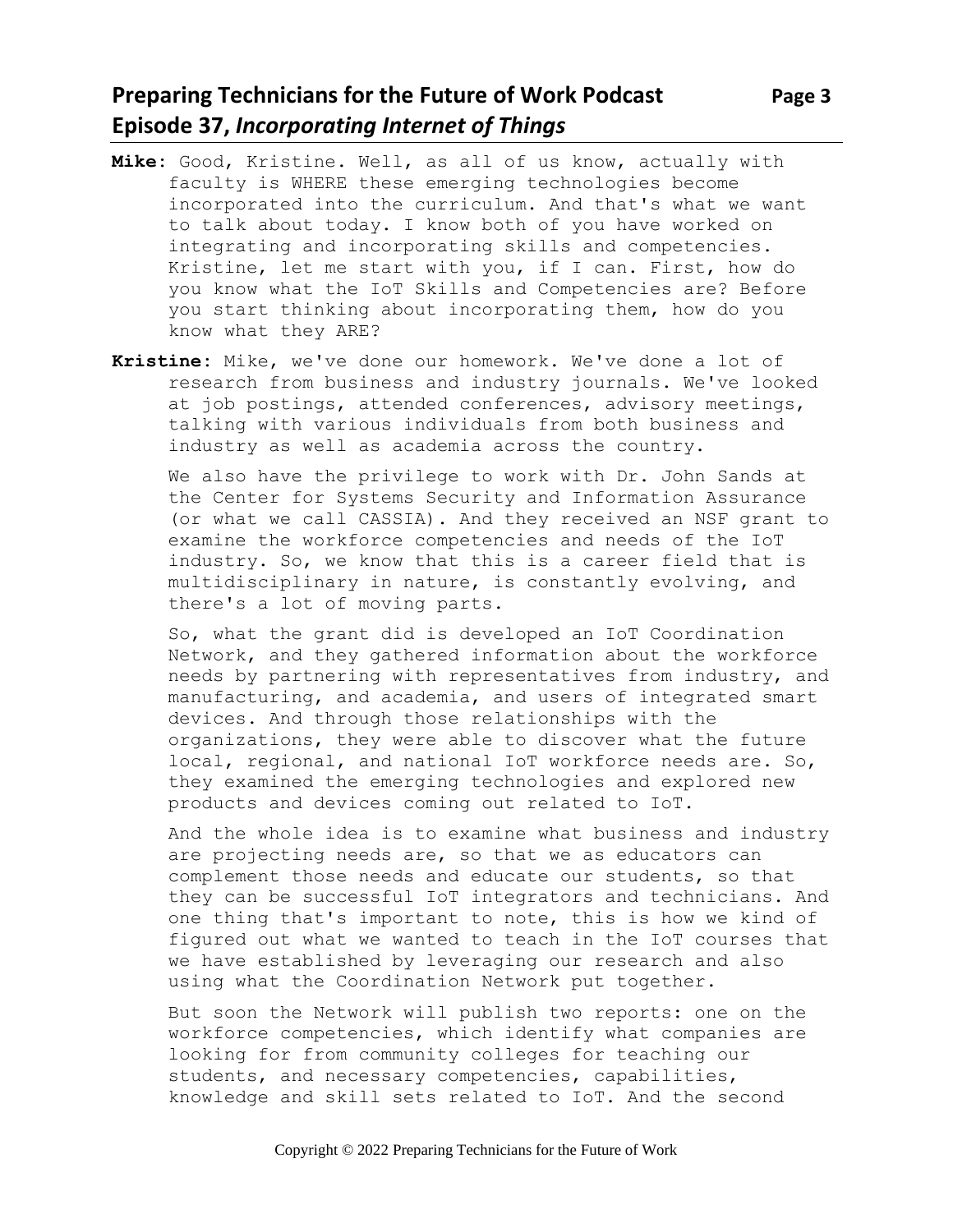# **Preparing Technicians for the Future of Work Podcast Page 4 Episode 37,** *Incorporating Internet of Things*

what types of courses, certificates, and full degrees are being offered. And that will help colleges and faculty know what their workforce needs are locally, but then also look at what other schools are doing to implement IoT into their curriculum.

- **Mike:** Good, Kristine. I want to make sure that in the Show Notes we'll incorporate references to those resources that you've talked about. But let me ask you a question. I'm gonna ask both you and Chuck the same question: Where in the curriculum do you put Internet of Things (IoT)? I mean, it's a pretty broad topic. Some people think of it as "sensors and smart devices." Other people think of it as the "software and algorithms" that manage the data. So, it's such a broad field. Kristine, let me start with you. Where does it go in the curriculum? Does it go into CIS? Does it go into Advanced Manufacturing? Does it go into Engineering Technologies? What's your thoughts on that?
- **Kristine:** For me, I think it's multidisciplinary in nature. And that's what makes it so difficult to place and house IoT at a college. So, maybe some colleges could take an approach where it may not have a permanent home, or they borrow from other areas.

And I guess it depends and is contingent on the workforce needs of the area that the community college or college is serving. Like you said, it could be housed in a Computer Information Systems, and using data analytics, or using the software tools to interpret the data that's being collected by those sensors. Or it could be Electrical Engineering. Or it could be Manufacturing. That's the difficult part. And because there are not that many programs that are fully born for IoT yet, I think other colleges and universities are having a difficult time determining where it's going to be housed, and how technical it's going to be. Is it going to be more of an Engineering focus? Or is it going to be an Applied Engineering focus? Is there going to be a CIS focus? It could even be a Math focus, where they crunch the numbers for the analytics.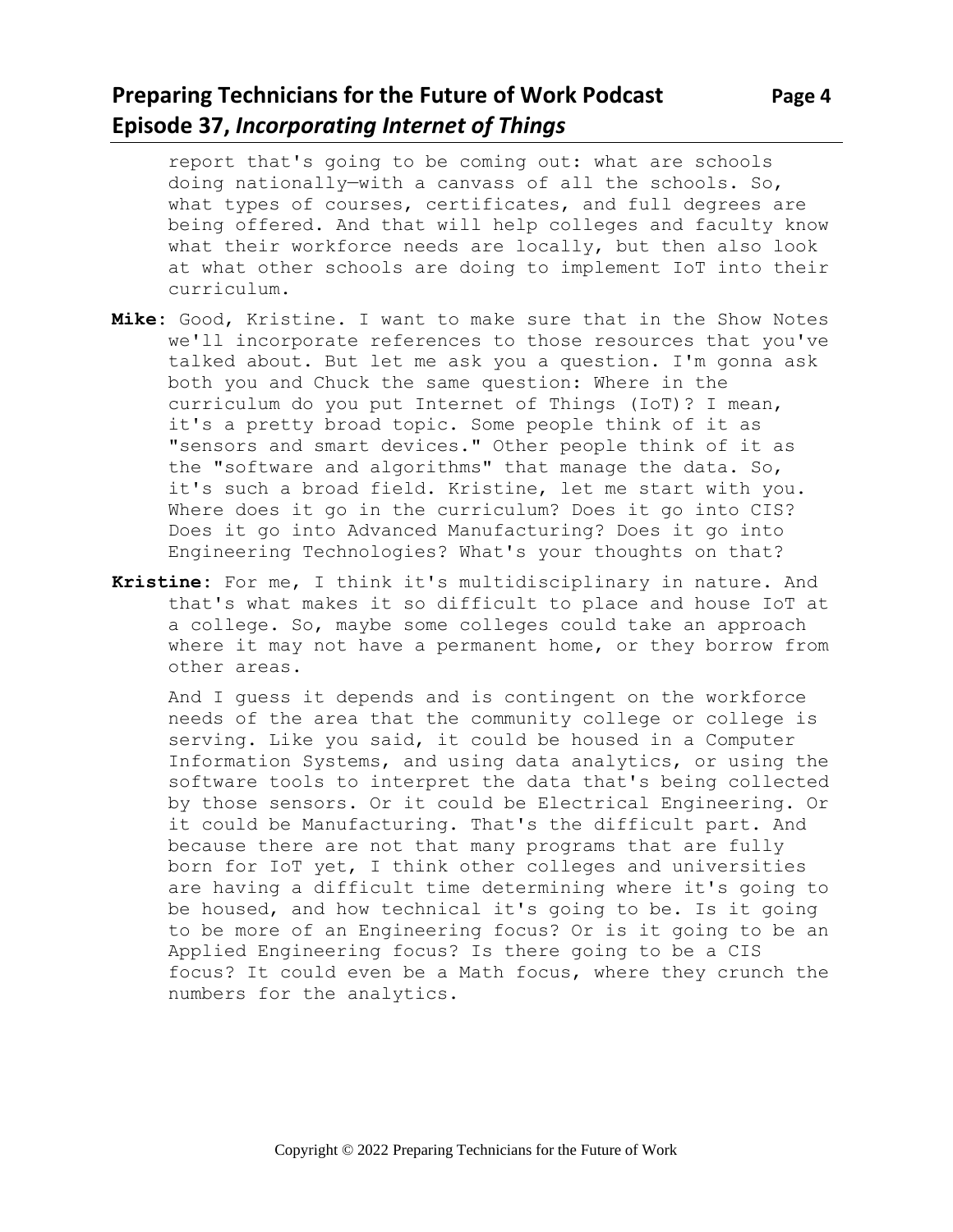### **Preparing Technicians for the Future of Work Podcast Page 5 Episode 37,** *Incorporating Internet of Things*

So, I think that one way to really combat any confusion and to try to work together and partner across the college. I think that would be most strategic for colleges, and then have maybe one primary owner. But knowing that because of the multidisciplinary nature of this major is that those partnerships are really important.

- **Mike:** You know, Chuck, I think your partnership with Kristine sort of exemplifies what she's talking about! You're on the Engineering Technology side. That's sort of a standard home for IoT. Are you resentful (I'm joking, Chuck!) of other departments getting in on the game?
- **Chuck:** Well, you're absolutely right. That's exactly why Kristine and I, I think, do such good work. I love the fact that she wears so many hats. Because I believe—and I witnessed this myself going through the traditional Mechanical Engineering programs at large state universities—that there is a siloing of disciplines and degree programs. That, while it may have been beneficial, and it may still be beneficial in some areas, there's the Fourth Industrial Revolution, which is really what we're in right now. And what we're talking about represents a huge convergence of technologies and ideas. And there has to be a bridging of these technologies that bring some of this together for our students and for industries. So, yeah. I think the way we have approached this course (or this program) kind of reflects that. We try to bring in a lot of the different disciplines that bear on IoT.

But at the same time, it was very important with both Kristine and myself from the very outset that we NOT teach it in the traditional manner of multidisciplinary courses and programs—where there's prerequisites. We wanted our students to be able to get in on the ground floor, so to speak, and not have hurdles and barriers to getting into this extremely relevant, very timely area. So that, if they're interested in it, then they could go further, but not having to go through all the prerequisites that normal classes like this would have. Normally we'd have a prerequisite of maybe a programming language or two. We'd have prerequisites of Digital Electronics or Introduction to Electronics. So, we've structured this class, and our whole idea with the program is to get students excited about it first, and then have them proceed according to their wishes and desires for more background.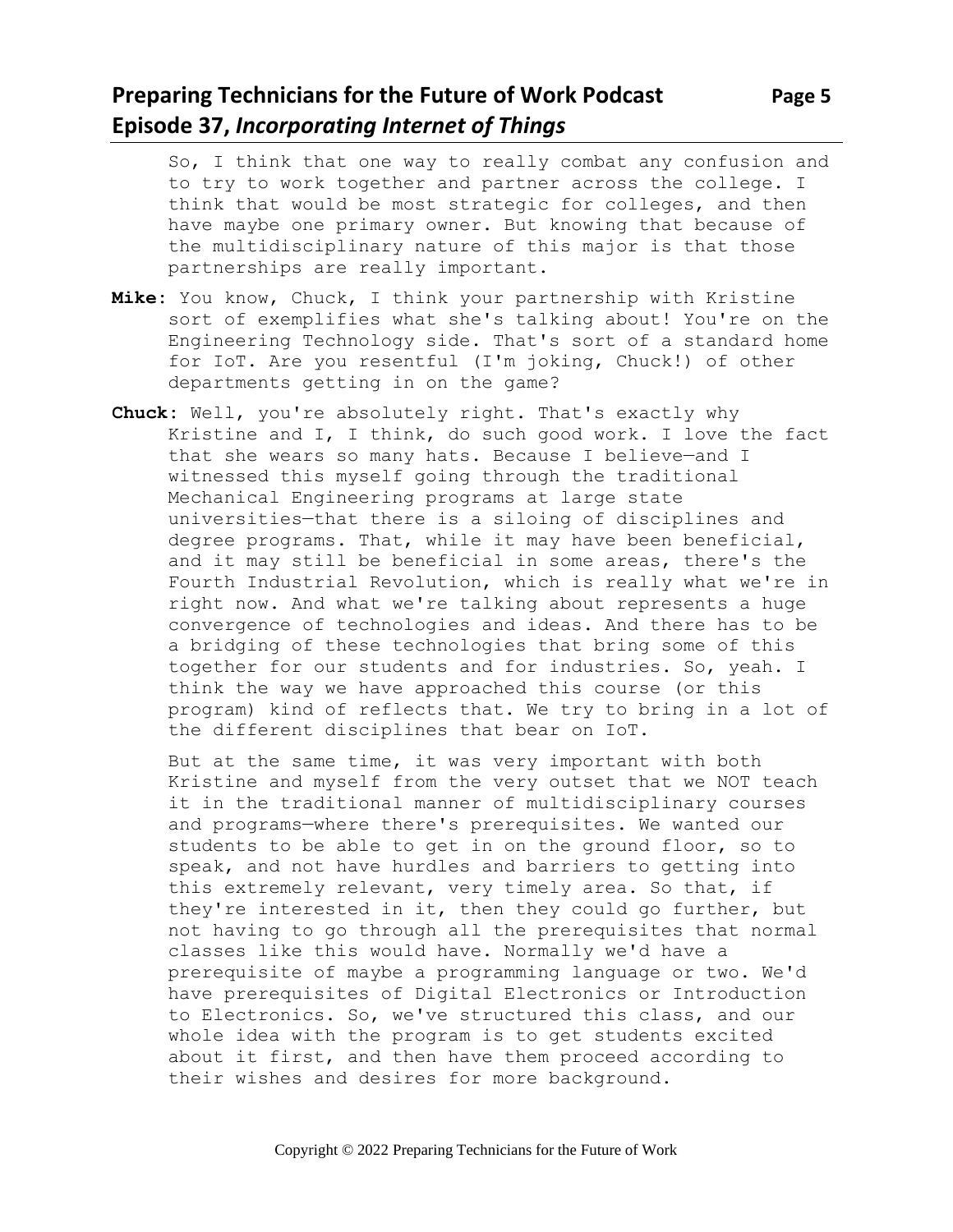# **Preparing Technicians for the Future of Work Podcast** Page 6 **Episode 37,** *Incorporating Internet of Things*

**Mike:** Sure. Chuck, I'm really glad you brought up the "prereqs," because a number of our listeners are out there thinking, "Okay, what am I going to have to force my students to do before they can take a course like this?" But it sounds like you've lowered those barriers by minimizing prerequisites here. I think that's an important thing.

But let me ask you this. When you talk about a course, what course are you talking about? What is its name? Tell us briefly what this course is?

- **Chuck:** Yes, we're talking about our IoT Fundamentals Course at Moraine Valley Community Colleges. It's "LAN-120." But it's essentially an IoT Fundamentals course. We teach embedded systems in that. And we do that, as I said earlier, and as Kristine and you mentioned, without prerequisites. Now, that's a challenge! And Kristine and I both took that challenge head on, and tried to kind of "break the mold" a little bit, I think, with some of our thinking for this. But we've had great success with it. So, it seems to have borne itself out.
- **Mike:** Good, Chuck. That sounds good! Kristine, let me turn to you. All of us know that, for faculty to teach something or even to incorporate something, they have to be comfortable with it, right? Before they can bring it into their classroom. How do other faculty at Moraine Valley (or other colleges that you're aware of), how do they get comfortable with this knowledge, skills, and ability for IoT? How do they actually get ready to do this?
- **Kristine:** Mike, this is my one passion: to help other faculty learn about a variety of methods or topics. One of the things I really love to do. So, being able to address any professional development or faculty is, again, this is something I'm very passionate about.

So, we thought about how can we teach the teachers? How can we get this information out? How can we get training out to the high schools, the colleges, and even the universities? And then, also help the faculty become confident and gain the skills necessary to teach this course.

So, we put together the IoT Educators Academy. Its focus is to help faculty wanting to gain skills in this area and abilities in IoT so that they can incorporate it within their curriculum. So, whether that be a lesson in a course, a full new course, a certificate, or a program, we felt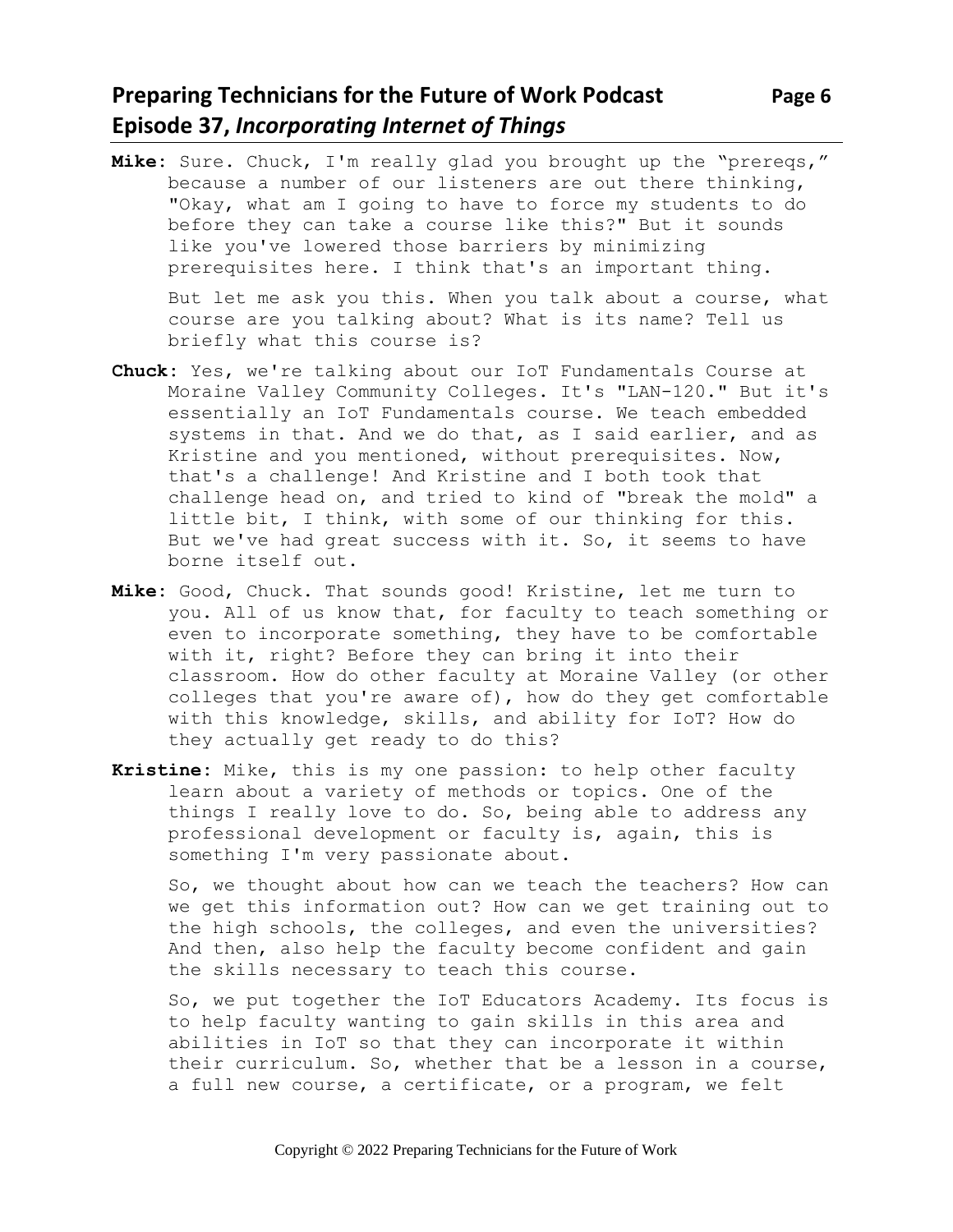# **Preparing Technicians for the Future of Work Podcast Page 7 Episode 37,** *Incorporating Internet of Things*

like faculty needed to get an opportunity in a fun way to learn more about IoT.

I don't have an Engineering background. I have a Business and Computer background. So, being able to have that experience of someone entering this field with "not an engineering background," I knew how to address any gaps for faculty that felt a little apprehensive about learning this.

In addition to teaching the skills to our faculty, the Academy is meant to provide an opportunity for the faculty to experience the curriculum as a student. So, they'll know where the potential "pain points" for their students will be.

It also was meant to create a network of educators who can then discuss IoT and where it might sit in the curriculum. And also share resources with one another across the country. We've run our IoT Educators Academy four or five times. And we've built nice relationships with everyone who's taken the class.

But one thing I think is "just to break the ice." It's to provide that opportunity for people to experience hands on, even if it's through Tinkercad (virtually). They're able to construct the same type of project that their students will.

And a big bonus, too, is that they can take anything that we provide them in our course freely and incorporate that into THEIR course. So, that hurdle of having to come up with your own content and then having to develop it-it's already been done for them! So, if they want to even just try it out in one course, just one concept... It's something that they can incorporate an IoT module in an existing class so that the students are introduced to the concepts of IoT, and then start to become excited about it.

And most faculty have received the course really well. We've had faculty complete the course, and even take the certification exam when they're done. And they emailed us saying, "I got it! I got it! I got it done!" So, we try to build excitement. And again, our IoT Educators Academy is a fine Academy where faculty not only learn, but they build relationships with other faculty across the country.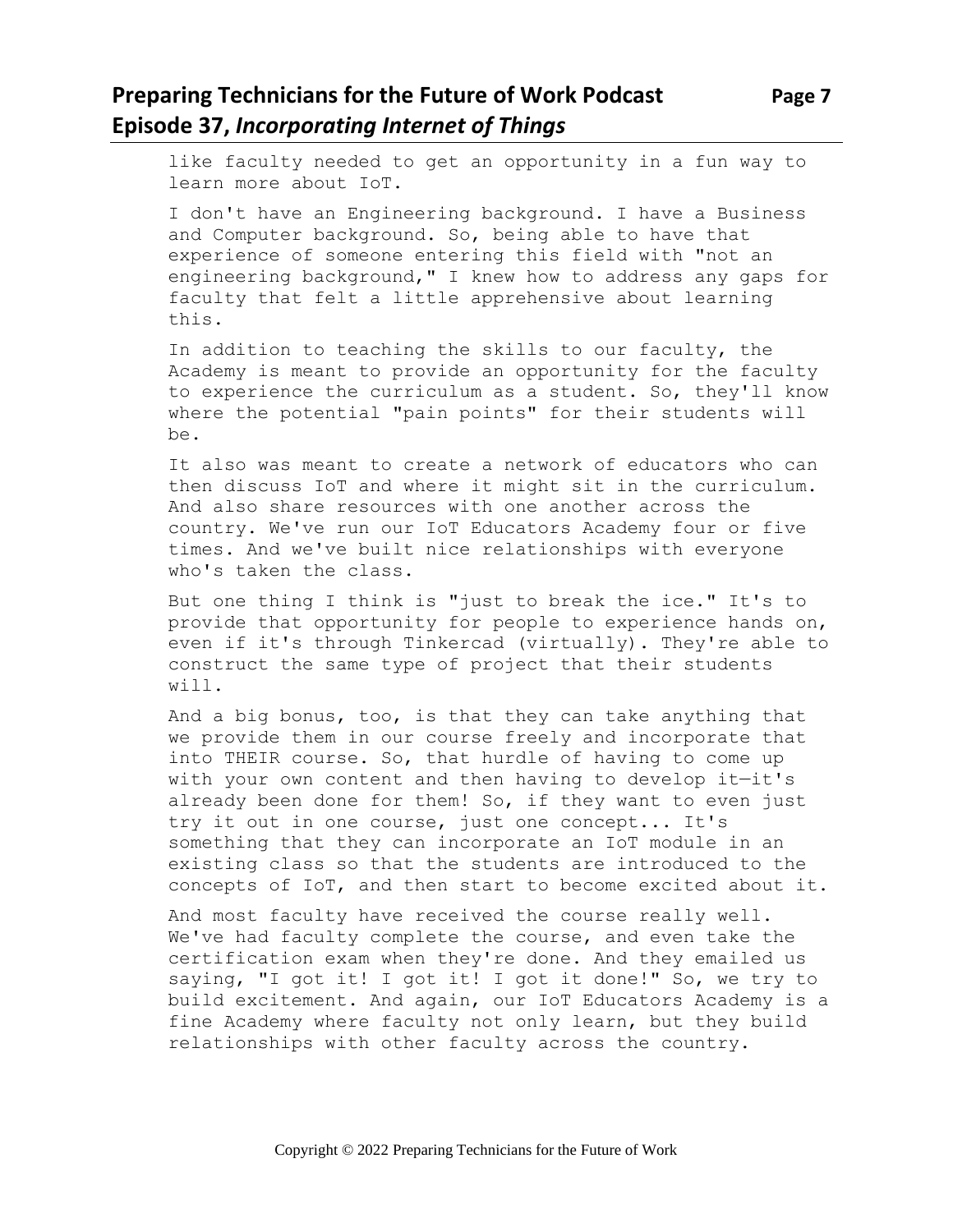### **Preparing Technicians for the Future of Work Podcast** Page 8 **Episode 37,** *Incorporating Internet of Things*

- **Mike:** Kristine, I'm going to make sure we link to that in the Show Notes so people can potentially take advantage of that opportunity in the future. And here's one thing I know for sure: faculty learn from each other, don't they? And I think you've set the stage for that.
- **Kristine:** Oh, absolutely. The thing that I really like is that a cadre a faculty—that they can learn and share from. And, you know, we're not all experts! Because of the multidisciplinary nature of IoT, we have faculty that are cybersecurity experts, electronics experts, programming experts. In their field they're the subject matter experts, but not all of them. So, when we're collectively together, we really "bring it." So, it's really kind of fun because you hear the different aspects and the different perspectives of each discipline coming out through their voices.
- **Mike:** Sure. Chuck, I want to follow up with you on something that Kristine just said. There's an option for not necessarily doing this as a whole new course? Can I bring in modules or individual learning activities? Is that possible, Chuck?
- **Chuck:** Yeah, absolutely. That was part of what Kristine and I...how we developed our IoT Educators Academy. That is also part of our work peripherally to the Educators Academy with the IoT grant. So, definitely in our IoT course that we share with instructors. That could be deconstructed, and different modules, different content can be introduced to students in existing classes to kind of augment or bring them into different areas. We also have our IoT Workbook, which is separate from our IoT class. And like I said, kind of tangential to the IoT Educators Academy, but we also share that freely. And in that we have two volumes of that right now, and we hope to develop a third volume.
- **Mike:** Kristine, a little bit different topic: What if students take this course? Do they think, "Oh, this is the best thing that has ever happened to me?" Do they appreciate the problem-based approach? What sort of student reactions have you had, Kristine?
- **Kristine:** For the most part, Mike, our students have received this class really well. Because of the lack of prerequisites that we require for this course, students that would never be exposed to electronics ARE. They never realized that they would like it. It exposes students to a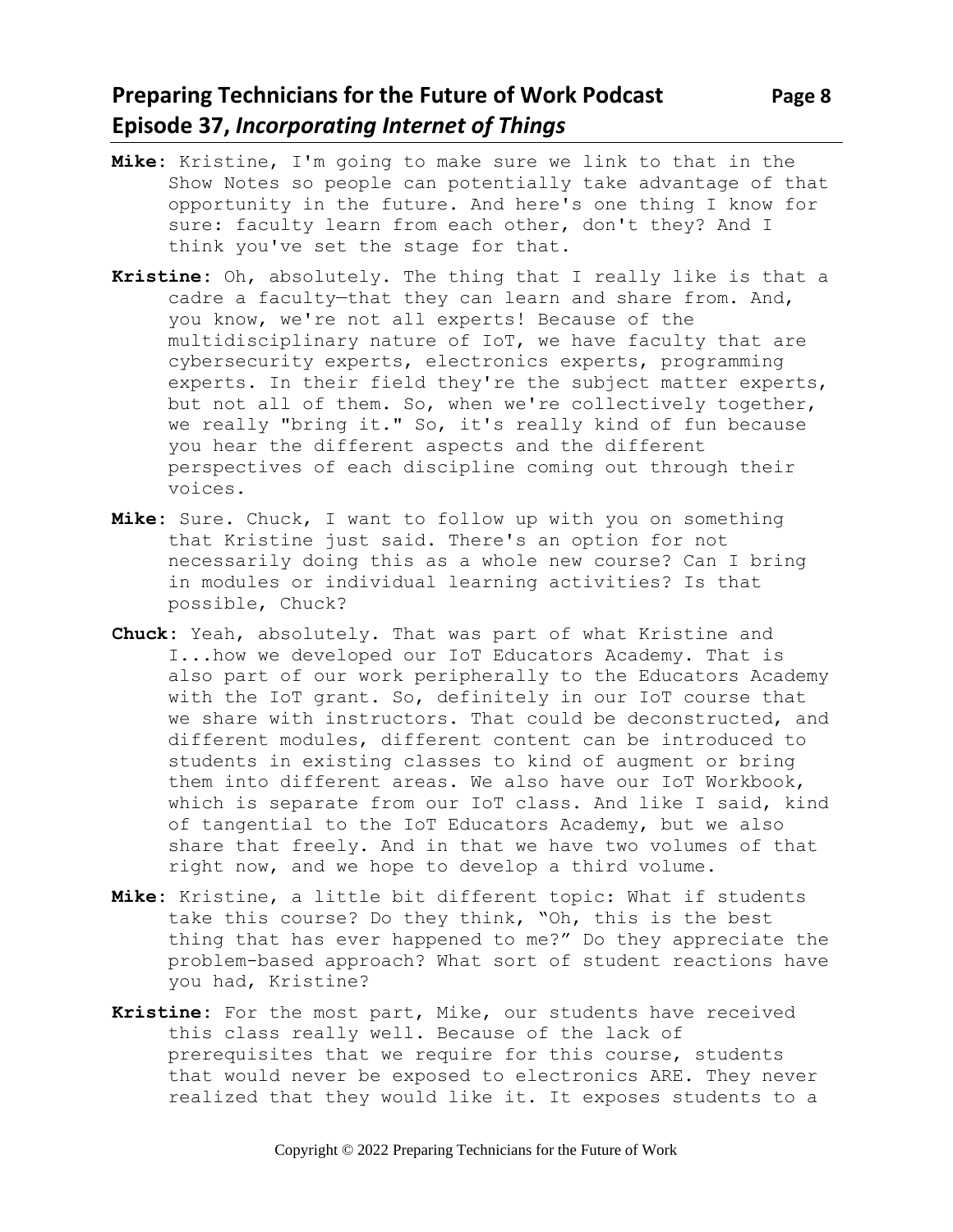# **Preparing Technicians for the Future of Work Podcast** Page 9 **Episode 37,** *Incorporating Internet of Things*

variety of topics that they might not have ever considered even pursuing additional coursework in.

And they really, really like the concept of doing things "hands on" and seeing what they've done actually function and perform and work as it should. So, it's not just theoretical. Our students can do their homework with Tinkercad. But they also are required to get a kit where they physically build these projects—and they can see them work! We have students record the functionality of each project. And some students walk us through it, and explain how it works, what reinforces their learning. Some actually have their siblings around them, and they're educating their siblings. And, for the most part, our students have been really excited about this. And one of the most common comments that we receive is that "I didn't realize that I would like electronics!" (If they're a programming student, or a LAN student.) Or "I didn't know I'd like programming!" So, it opens their eyes to different curriculums, which is one of the best things—they would have never thought to even pursue. So, they have really liked the learning activities—especially the hands-on portion and being able to see what they've done at the end of each project.

- **Mike:** That's a good observation, Kristine. You can see their enthusiasm from what you've described. Let me turn back to Chuck. Chuck, give me a short answer: What's your industry partners take on this course? Do they say, "This is just what they need?" What's your industry member's response here?
- **Chuck:** Our industry members think that this is just what is needed. I think they were surprised at our attempt with no prerequisites. So, I think that they were pleasantly surprised and pleased with that. But yeah, we've received very good reviews from industry. Especially because we have fit in the Arduino certification. It's always good for our students when we can add some professional certifications with that.
- **Mike:** I'm glad you mentioned the certification. That'll be sort of our wrap-up point for today. Kristine, back to you. If you were in charge of everything, Kristine, what advice would you give to someone who's out there thinking (let's suppose they were a faculty member), "I really ought to be incorporating IoT concepts into my curriculum." Where do they start? What's the best starting point for them?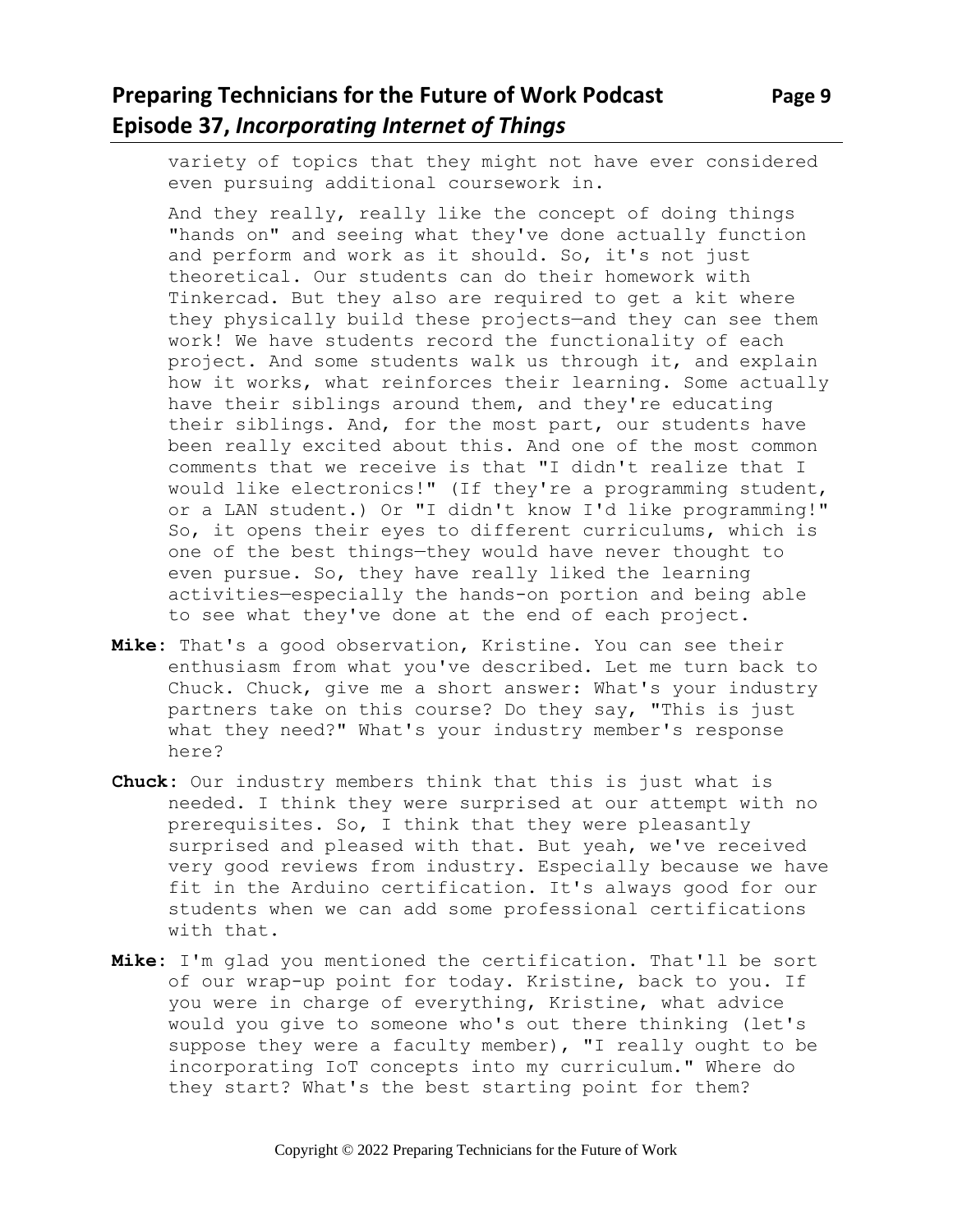# **Preparing Technicians for the Future of Work Podcast Page 10 Episode 37,** *Incorporating Internet of Things*

**Kristine:** Mike, if I was in charge of everything, I would tell them to take the IoT Educator Academy course—because it's gonna kinda "break the ice." And I would also say "start small," if they're apprehensive. Just incorporate an assignment about "what IoT is," and then maybe even turn to Tinkercad. They have some projects where students can build. There's not much of an investment financially for a school—it's just a web browser. And have students start building. Just start small, and then work your way up. We do have that community of learners and educators that you can always leverage. And the IoT Educators Academy is here. And also, we have those workbooks. So, I just encourage them to check it out. And reach out to Chuck and I, because we're always happy to help our colleagues across the country. **Mike:** I know you are! I'll make sure that we put links to those

resources and to mechanisms to contact you.

Chuck, let me ask you a somewhat different question as we conclude for today. Sometimes faculty get in silos, right? They're just focused on teaching their courses. But it's clear that you and Kristine have broken down these cross disciplinary silos (let's call them). What's your advice? How do you do that? Do you just simply brazen about and pick up the phone and call a faculty member you've never met before on your own campus, in another division, or...? How do you get started in making a partnership like this?

**Chuck:** Well, that's a good way to start. That's kind of how Kristine and I got together. Kristine was brave enough to step across the aisle, so to speak, and get involved when she saw that I was starting a Robotics program at the college. So, yeah, just being brave.

But also, there's so many opportunities nowadays for educating yourself, for kind of teaching yourself, or at least exploring different options tangential to your background. So, as long as there's a desire and an interest in some of these fantastically cool, neat things that are so important nowadays, so topical, and so relevant, I think, "where there's a will there's a way." There's so many opportunities, in addition to just reaching across the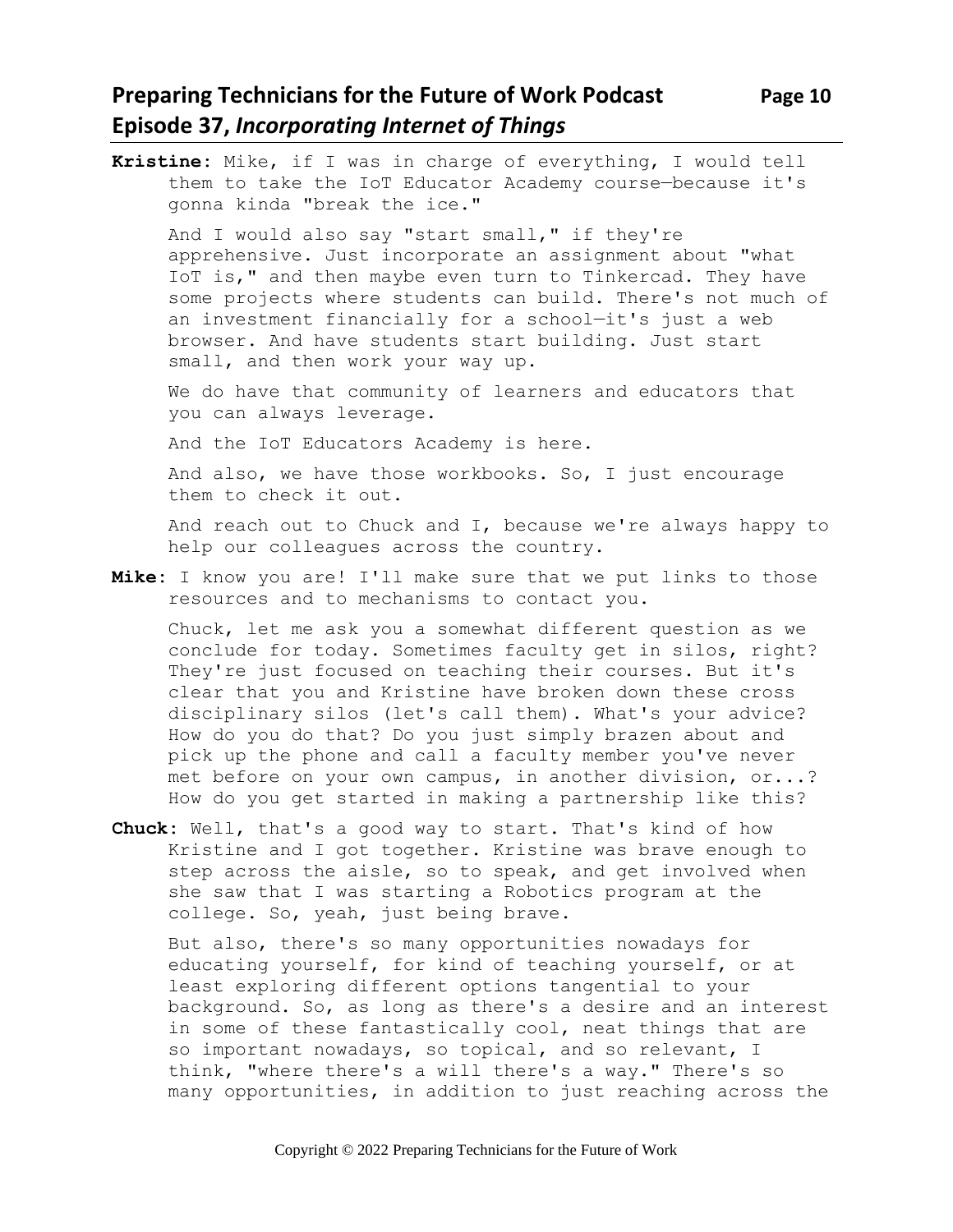# **Preparing Technicians for the Future of Work Podcast Page 11 Episode 37,** *Incorporating Internet of Things*

campus and saying, "Hey! What are you doing? Let's get involved in some new technologies!"

- **Kristine:** I have to say that Chuck was brave enough to take me on—and with open arms! [laughing] Because I didn't have a background like his. And he was always willing to take me under his wing and educate me on things that I might not have been confident with. So, having that partnership has really, really helped and made a huge difference for me.
- **Chuck:** That's a really good point that Kristine and I constantly try to get across to our students as well. There's a lot of student thinking that, "I have to be good at something in order to go into that field." But sometimes you can develop that "goodness." Sometimes just through interest. Maybe mostly through interest. That can be "the spark that lights the fire." And so, maybe just through our presence, maybe through Kristine's presence in our classes, students see that it's not intimidating. You can jump right in. There's plenty of people around.

I kind of liken it to (and I've told Kristine this) learning how to swim. You can learn how to swim in a kiddie pool—splashing around. But it's not real. Maybe the best way to learn how to swim is being thrown into a pool, as long as you have those people next to you that are going to help you. And so, that's kind of the way I see Kristine and myself in our classes with the students that we're going to "throw you in the deep end." But we're going to be right there to help you, to show you how to swim, and how to get through all this. And it's not really as bad as you think.

**Mike:** I like that "jump right in" idea, Chuck. That's a good one. Both you and Kristine sort of embody this whole thing, right? You've embraced this cross-disciplinary approach to incorporating new and emerging technologies like Internet of Things into your curriculum. And I think it's a great model for us to maybe mimic or adapt for ourselves. I really do like it. And so, thank you both for all the enthusiasm that you bring to this.

Today, you really addressed the challenges of not only the technology itself, but working across these disciplines. And you've provided resources in that academy that Kristine mentioned, as a starting point for faculty. I think that's just been great.

I want to thank you on behalf of our listeners for the work that you've done, and also for being with us today: telling